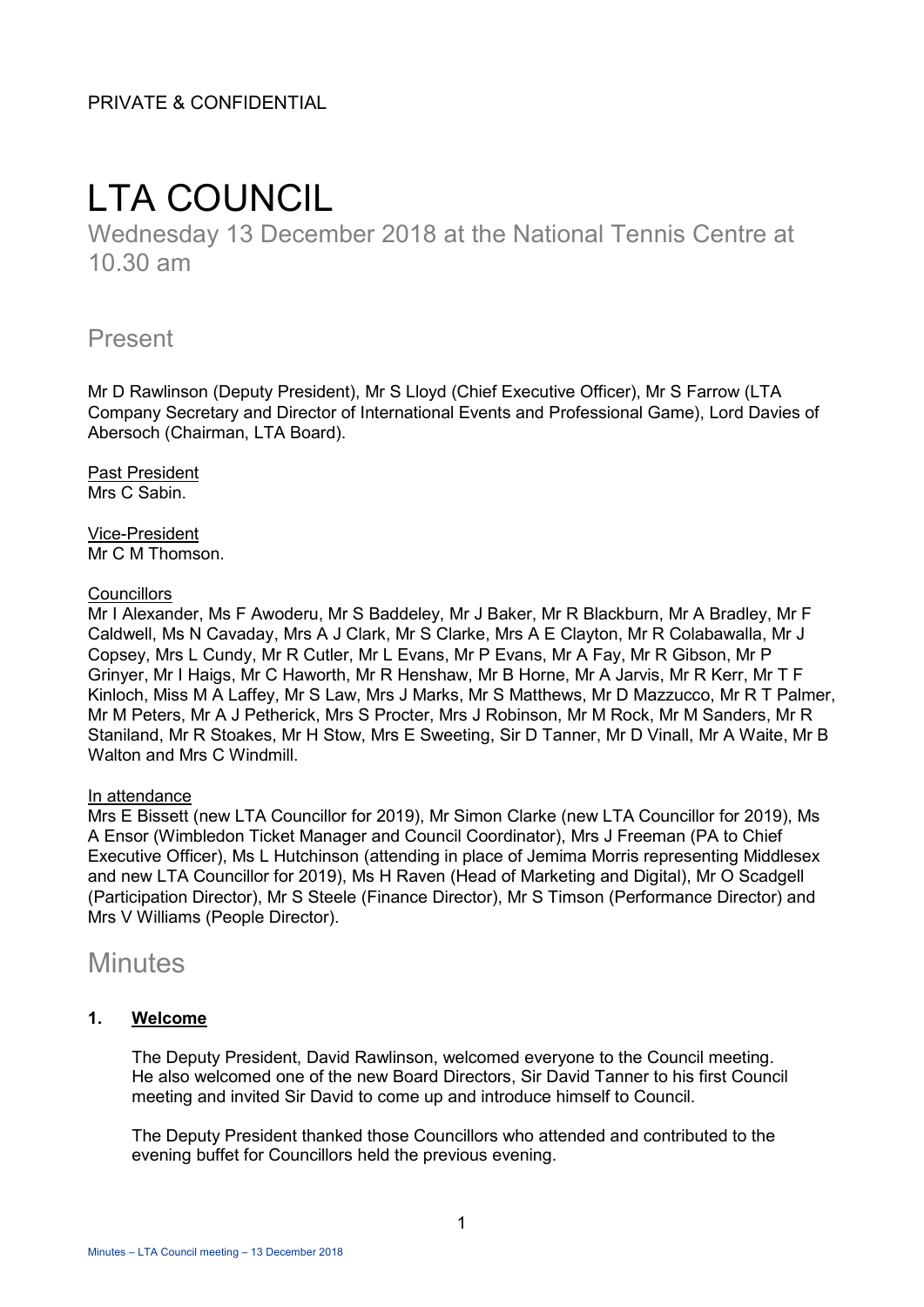The Deputy President also welcomed some of the new Councillors for 2019 who were attending the meeting as observers: Elizabeth Bissett (Wiltshire Representative) who has been elected to replace Phil Evans and Simon Clarke (Tennis Wales) who has been elected to replace Stephen Clarke.

### **2. Apologies for Absence**

The following apologies for absence had been received; Mr M Angell, Ms R Baillache, Mrs C Hollingsworth, Ms K Keohane, Mr E Knowles, Mrs N Maskens, Ms J Morris, Mr M Stocks.

### **3. Declarations of Interests**

Members of Council were asked to declare an interest as necessary if a relevant item was discussed.

#### **4. Minutes of Meeting held on Wednesday 3 October 2018**

The minutes of the meeting held on Wednesday 3 October 2018 were approved subject to the following two amendments being made: (i) under item 6, Deputy President's Report. It was proposed the following sentence be added to the end of the first paragraph on page 2 "The Deputy President gave an update in respect of the matter involving the Hertfordshire Committee in 2004. Following an independent review of the investigation, a disciplinary process is now underway and its final outcome will be made public when it concludes"; (ii) the spelling of 'Stirling' be corrected in the second paragraph on page 4.

#### **5. Matters Arising**

There were no specific matters arising that were not already covered within the agenda.

#### **6. Deputy President's Report**

The Deputy President's Report had been included within the Council pack and was taken as read.

A number of Councillors would be stepping down at the end of 2018 and the Deputy President thanked them and presented them with a gift and a certificate of recognition. These Councillors were Funke Awoderu (Tennis Foundation), Stephen Clarke (Tennis Wales), Phil Evans (Wiltshire), Robert Gibson (Derbyshire), Tom Kinloch (Northumberland) and Harry Stow (Board Nominated). Jemima Morris (Middlesex) and Matt Stocks (Tennis Foundation) were unable to be present.

The Deputy President thanked all the Councillors who would be leaving the LTA Council at the end of 2018 for the incredible work they had contributed to British tennis over the years on behalf of the both the LTA and their organisations.

# **7. LTA Chairman's Report**

The LTA Chairman's report had been circulated in advance of the meeting and was taken as read.

Lord Davies highlighted some points in addition to his report. He commented on how tirelessly the LTA's Deputy President, David Rawlinson, had worked in difficult circumstances over the past ten months and that the LTA had ended the year with a great degree of optimism for 2019. There was an opportunity to share some of the LTA's good practices with other sports. It was noted that participation was the LTA's greatest challenge and that there was a need to think outside of the box and to be creative about the challenges.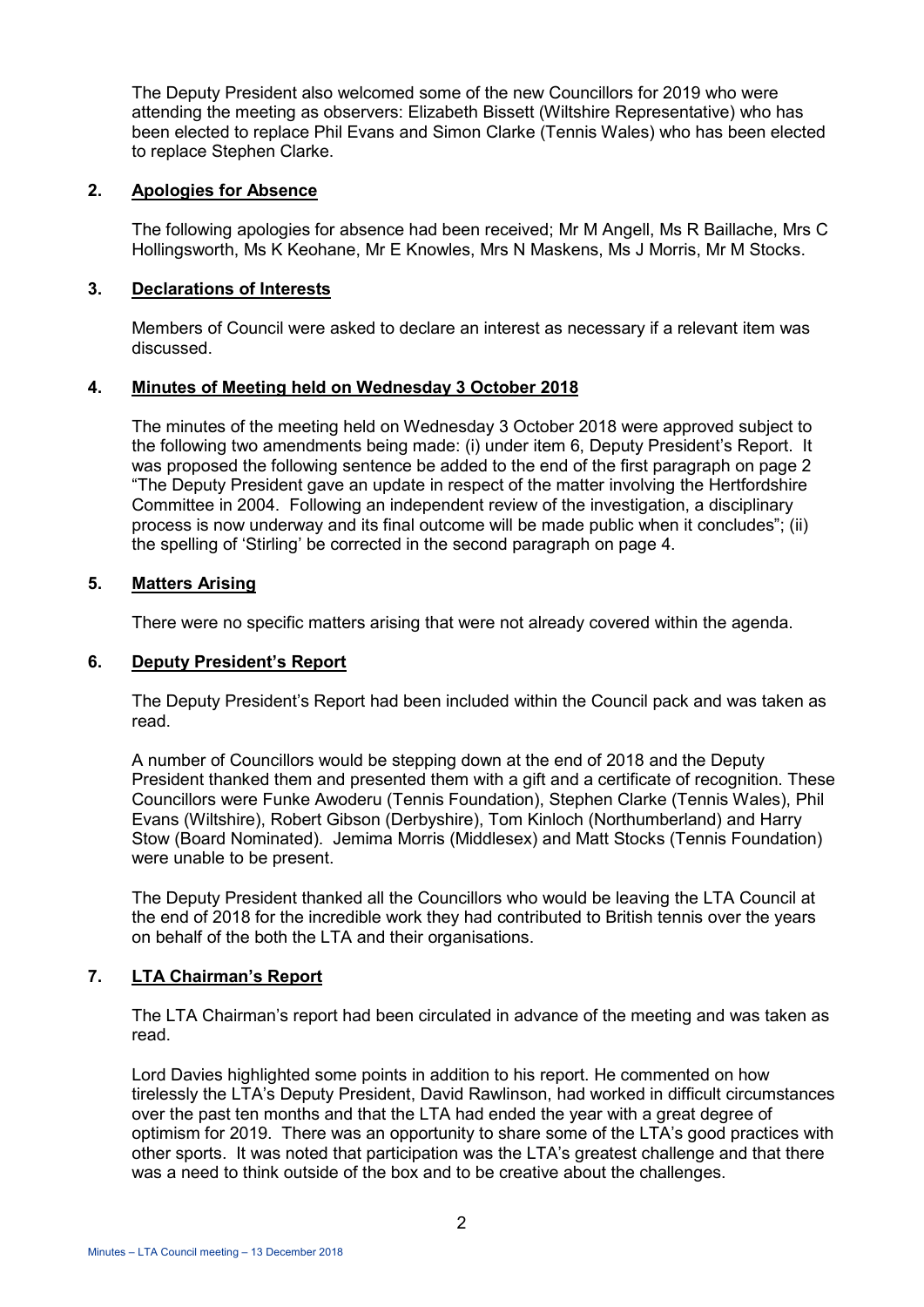# **8**. **LTA Chief Executive's Update**

The Chief Executive's business update was included in the pack and taken as read.

The Chief Executive informed Council that the team had recently been focused on the reorganisation and thanked Vicky Williams and the HR team for supporting this exercise.

Progress that the LTA has made in the safeguarding arena has been nothing short of exceptional with the implementation of the agreed five safeguarding standards that venues need to achieve to be eligible to register with the LTA and to receive the associated benefits. The agreed five safeguarding standards were: (i) a diversity and inclusion policy; (ii) a safeguarding and vulnerable adults policy; (iii) an appointed welfare officer that has undertaken the necessary training; (iv) a Criminal Records Check undertaken for relevant roles at the club; (v) risk assessments. The Chief Executive thanked Councillors, through their Counties/organisations for helping to get this implemented.

The Chief Executive confirmed that the LTA would not be in a position to confirm the deficit for the year until February, once the integration with the Tennis Foundation had been completed. It was also confirmed that the tax rationale for initially setting up the Tennis Foundation had now fallen away. The Chief Executive confirmed that, in future, Wales and Scotland would be included in the Business Update reports for Council.

Comment was made regarding the recent IT issues since the migration of Siebel and the website to Azure and the impact that it was having on the performance of the website. Sincere apologies were expressed again for the inconvenience and disruption that this had caused, together with an assurance that the communication plans in these events would be reviewed.

### **9. Workshop – Council ways of working behind VMOST**

Olly Scadgell gave a brief update on disability tennis opportunities. Simon Timson then led a workshop on Council ways of working behind VMOST (Vision, Mission, Objectives, Strategies and Tactics). Council were reminded of the 7 Strategies: Visibility, Innovation, Investment, Accessibility, Engagement, Performance and Leadership.

It was agreed that before any workshops at Council meetings in the future, information would be circulated in advance in order for Councillors to be able to prepare for the workshops.

A copy of the presentation used for the workshop would be circulated with the minutes. It was agreed that this information could be shared with the relevant County Committees.

The meeting broke for lunch at 12.50 pm and resumed again at 1.30 pm.

Brief feedback from the workshop was given.

# **10. Participation**

Olly Scadgell provided an update on the reorganisation process with a focus on the Participation Directorate, progress against the participation related business objectives, as well as a brief update on Team Tennis, Team Challenge, County Championships and Seniors Tennis GB. Vicky Williams provided an update on the reorganisation and thanked Councillors who had supported colleagues through this process as well as those Councillors who had been involved with the assessment centres. It was confirmed that any Tennis Foundation employees who were leaving the organisation would do so at the end of December 2018.

Olly Scadgell reminded Council of the rationale for changing the structure and set up of the Participation Directorate and the context and rationale in proposing the changes to the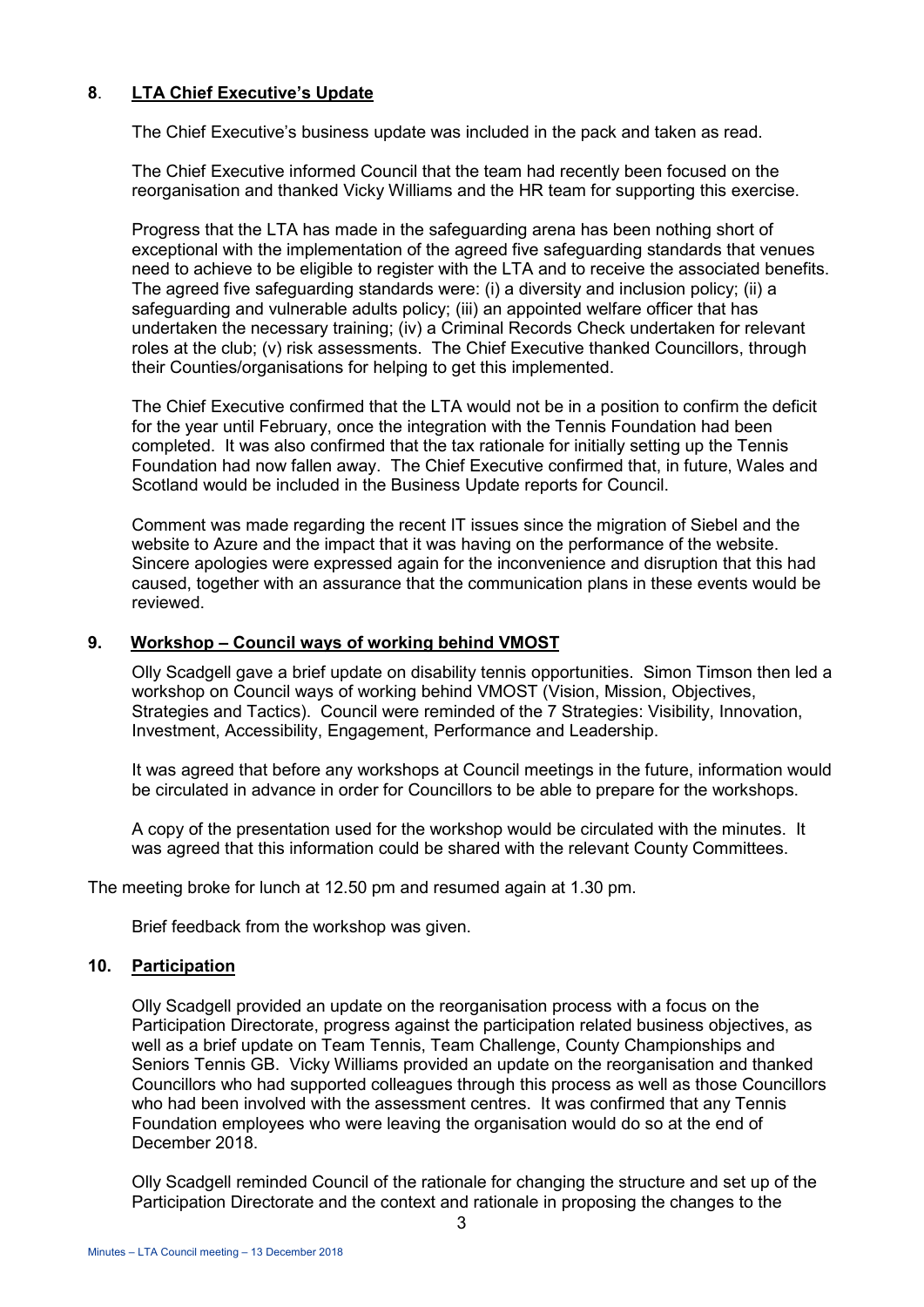structure and set up of the Participation team, highlighting ways of working and clear and consistent roles and responsibilities.

A communication would be sent out shortly to Counties and key external partners regarding the new structure. A meeting would be held before Christmas with the Heads of Regions to finalise the centralised support. This would then help with phone calls that Counties were receiving from clubs in the County Offices and being able to provide a point of contact.

It was confirmed that a copy of the Seniors Tennis GB survey report would be circulated with the minutes.

Olly Scadgell thanked Tom Kinloch for all of his hard work and commitment over the years with regard to the Davis Cup, competitions and officiating.

# **11. Performance**

Simon Timson provided an update on performance, covering Women's Tennis, Men's Tennis, 2019 Pro Scholarship Programme and National Age Group Programme 14+ selection, 2019 National Age Group Programme U14 selection, National Academies, 2018 performance against objectives and 2018-2019 performance priorities.

Council were informed that the appointment of the new Head of Women's Tennis would be announced on 14 December 2018 and that the LTA would be becoming a member of the British Athletes Commission.

A copy of the presentation would be circulated with the minutes.

# **12. Fed Cup**

Stephen Farrow, Director of International Events and Professional Game, provided an update on the forthcoming Fed Cup tie in February in Bath. Helena Raven, Head of Marketing and Digital, gave an update on the marketing and PR campaign for the Fed Cup, profiling the event, team captain, Anne Keothavong and the team.

Stephen Farrow thanked Stephen Baddeley for his help at the University of Bath and also to Ian Alexander for the County's involvement. It was hoped that the Fed Cup would be, as a minimum, streamed by the BBC.

#### **13. Updates**

#### 13.1 Tennis Development Committee update.

The paper detailing the Tennis Development Committee update was taken as read.

The membership and objectives for each of the work streams for next year would be finalised in early 2019.

13.2 LTA Liability Insurance summary.

The paper detailing the LTA Liability Insurance summary was taken as read. Councillors were asked to contact Howden with any queries. Any feedback would then be sent out to Counties.

13.3 TF update.

The paper detailing the Tennis Foundation update was taken as read.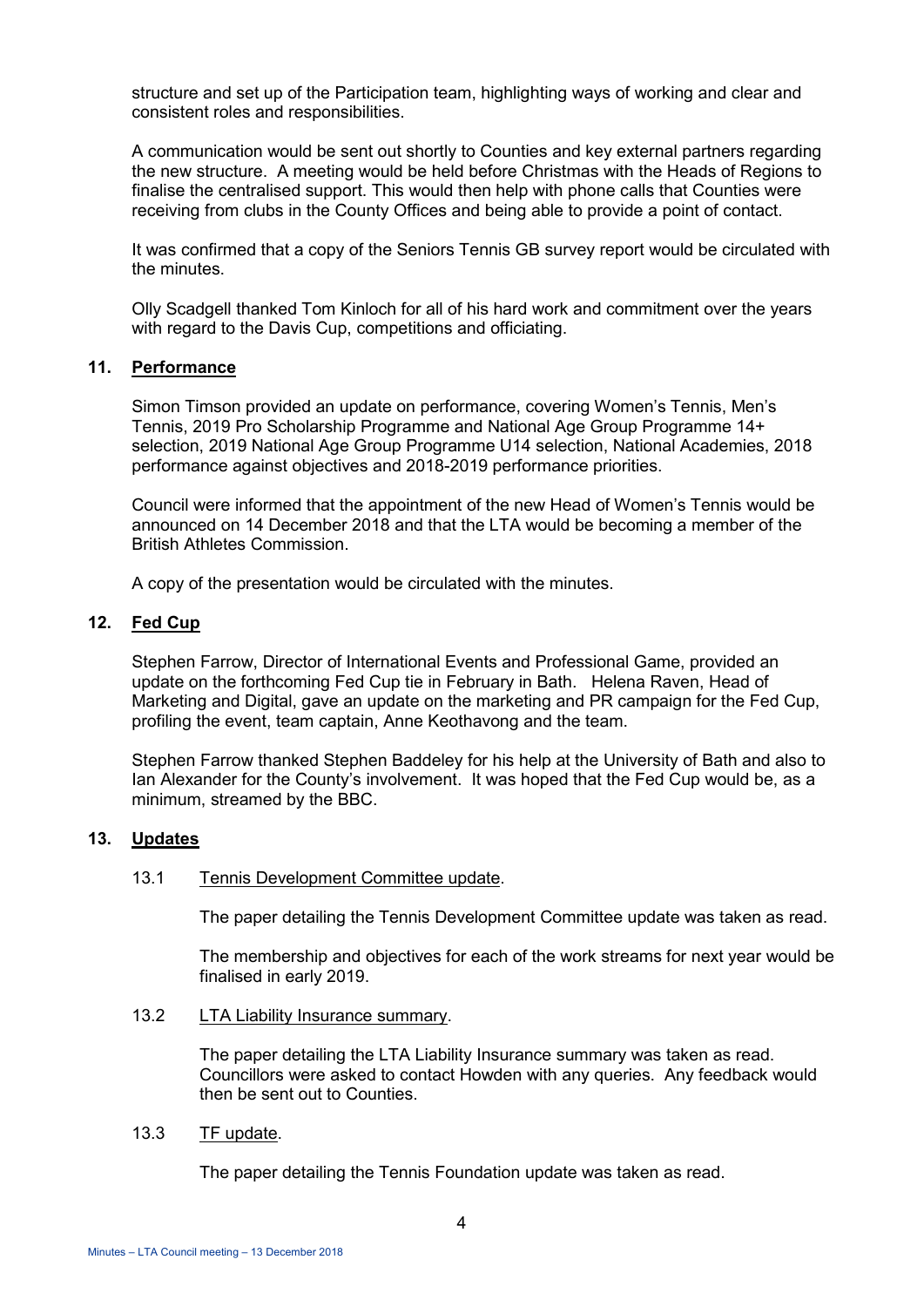### **14**. **Governance**

#### 14.1 Approval of nominations of Officers for 2019

Council were notified of the nominations of Martin Corrie as President and David Rawlinson as Deputy President for 2019.

# 14.2 Approval of Chair of the Tennis Development Committee for 2019

Council were notified that the Board had approved the nomination of Nicola Maskens as Chair of the Tennis Development Committee in 2019.

#### 14.3 Confirmation of Councillors nominated for 2019

A list of the nominated Councillors for 2019 had been provided in the papers. The new Councillors for 2019 were Elizabeth Bissett (Wiltshire), Simon Clarke (Tennis Wales), James Grindell (Derbyshire), Jane Grey (Northumberland) and Louise Hutchinson (Middlesex).

In addition, the appointments of Baroness Margaret Ford and James Keothavong as Board Nominated Councillors for 2019 were noted.

#### 14.4 Confirmation of LTA Board and other Committees for 2019

Council had been provided with a list of the membership of the Board and its Committees for 2019. The nominations were approved by Council.

The Deputy President thanked the Councillors who had served on Committees during the year and also thanked those who would not be continuing to serve on the Committees in 2019.

#### 14.5 Confirmation of the appointment of representatives on other Bodies, Board and Committees for 2019

Council had been provided with a list of the Joint Committee representation and representatives on other Boards and bodies in 2019.

Council approved the members of the Joint Committees of The Championships.

Council noted the members regarding International Representation, the Leader and other ITF and Tennis Europe Meetings' Delegates, the International Representative and representatives to other Boards and bodies.

# **15. Any Other Business**

Maureen Laffey highlighted the amount of time and hard work that had been undertaken by David Rawlinson over the past ten months whilst he covered the roles of both President and Deputy President and asked for consideration to be given to providing some support to David Rawlinson during this time. David Rawlinson thanked Maureen Laffey for her comments and informed Council that this would be discussed at the next Council Nominations Committee meeting. In addition, it was hoped to have appointed a new Deputy President for 2020 in early 2019.

The Deputy President informed Council that Clive Thomson (Vice President) would not be attending Council meetings from 2019 onwards but would continue as a Vice President and an LTA Councillor.